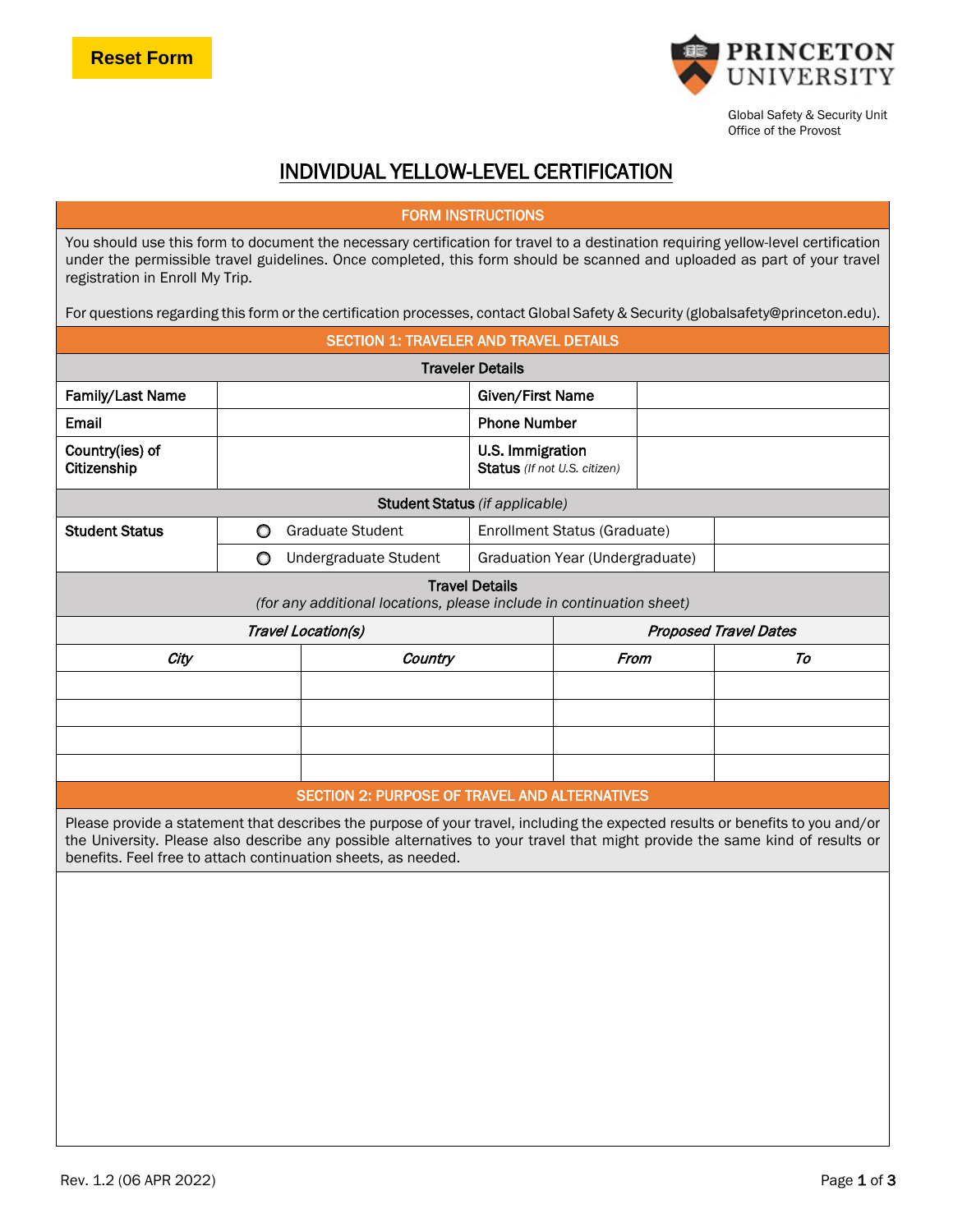

Global Safety & Security Unit Office of the Provost

| <b>SECTION 3: TRAVELER ATTESTATION</b>           |                                                                                                                                                                                                                                                                                                                                                  |                                                                                                                                                                                                                                  |  |  |  |  |
|--------------------------------------------------|--------------------------------------------------------------------------------------------------------------------------------------------------------------------------------------------------------------------------------------------------------------------------------------------------------------------------------------------------|----------------------------------------------------------------------------------------------------------------------------------------------------------------------------------------------------------------------------------|--|--|--|--|
| Initial all statements and sign where indicated. |                                                                                                                                                                                                                                                                                                                                                  |                                                                                                                                                                                                                                  |  |  |  |  |
|                                                  |                                                                                                                                                                                                                                                                                                                                                  |                                                                                                                                                                                                                                  |  |  |  |  |
|                                                  | My travel is feasible because all of the following are true:                                                                                                                                                                                                                                                                                     |                                                                                                                                                                                                                                  |  |  |  |  |
|                                                  | □                                                                                                                                                                                                                                                                                                                                                | My passport is valid for travel to my proposed destination(s).                                                                                                                                                                   |  |  |  |  |
|                                                  | □                                                                                                                                                                                                                                                                                                                                                | My travel is allowed under U.S. laws and regulations, including export control regulations and applicable<br>sanctions.                                                                                                          |  |  |  |  |
|                                                  | П                                                                                                                                                                                                                                                                                                                                                | My travel is allowable under and can be performed in full compliance with the laws and regulations of the<br>destination, including but not limited to those dealing with immigration, customs, and taxation.                    |  |  |  |  |
|                                                  | П                                                                                                                                                                                                                                                                                                                                                | I can enter my destination(s) without having to submit to any government-imposed restrictions on my<br>freedom of movement, other than a quarantine lasting ten days or less that is completed in a location of my<br>choosing.  |  |  |  |  |
|                                                  | □                                                                                                                                                                                                                                                                                                                                                | My destination(s) is/are not subject to any local or national-level "stay-at-home," lockdown, martial law or<br>other order(s) that prevents freedom of movement, other than overnight curfews lasting no more than 10<br>hours. |  |  |  |  |
|                                                  | My travel is University-related because (check all that apply):                                                                                                                                                                                                                                                                                  |                                                                                                                                                                                                                                  |  |  |  |  |
|                                                  | □                                                                                                                                                                                                                                                                                                                                                | The costs of the trip are covered to any extent by funds that a University entity has the discretion to pay or<br>not to pay.                                                                                                    |  |  |  |  |
|                                                  | □                                                                                                                                                                                                                                                                                                                                                | The University benefits in any way from my making this trip.                                                                                                                                                                     |  |  |  |  |
|                                                  | □                                                                                                                                                                                                                                                                                                                                                | If I had no relationship with the University, I would not or could not take this specific trip for the purpose<br>listed above.                                                                                                  |  |  |  |  |
|                                                  | I have reviewed the destination risk materials available online from GS&S, and believe that the benefits or results of<br>this trip justify the risks identified to me. I am satisfied that I understand the risks underlying the risk category of my<br>destination(s), and I have had the opportunity to have GS&S answer any of my questions. |                                                                                                                                                                                                                                  |  |  |  |  |
|                                                  | I have made a good-faith effort to identify alternatives to traveling that would provide the same kind of benefits or<br>results.                                                                                                                                                                                                                |                                                                                                                                                                                                                                  |  |  |  |  |
|                                                  |                                                                                                                                                                                                                                                                                                                                                  |                                                                                                                                                                                                                                  |  |  |  |  |

Signature of Requestor:

Printed Name of Requestor:

Date of Signature *(MM/DD/YY)*:

IF YOU ONLY REQUIRE SELF-CERTIFICATION, STOP! BELOW SECTION IS ONLY FOR USE WHEN A CERTIFYING OFFICIAL IS REQUIRED.

**Save As**